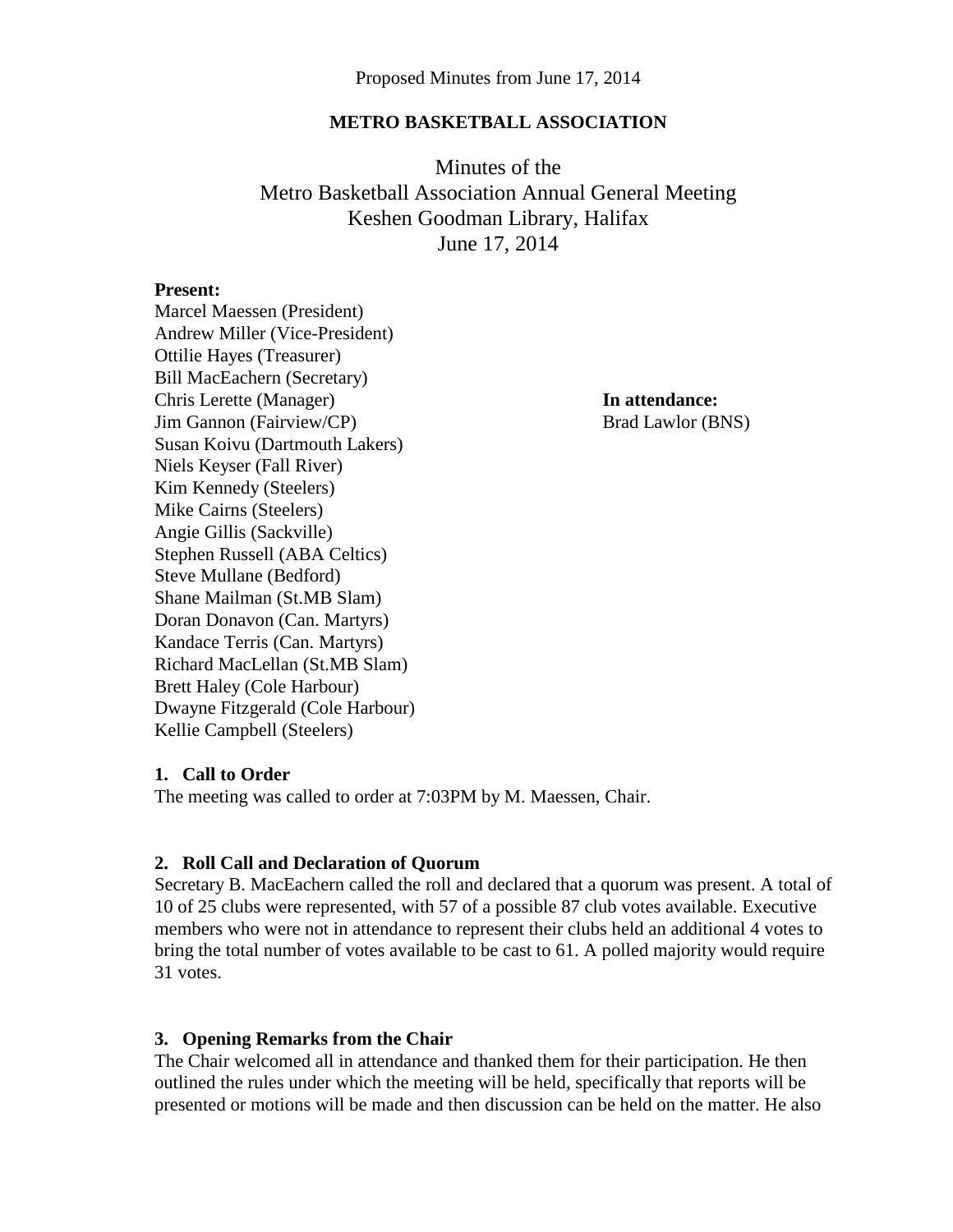Proposed Minutes from June 17, 2014

stated that any person present is welcome to express their views on the items on the floor not just club representatives. He went on to remind everyone to stick to the topic at hand.

# **4. Approval of the Agenda**

**14AGM01** Motion: That the agenda be approved as presented. Moved by S. Mullane; seconded by A. Miller. **Motion Carried.**

## **5. Approval of Minutes from the Previous Meeting**

**14AGM02** Motion: That the minutes of the June 24, 2013 meeting be approved as presented. Moved by M. Cairns; seconded by R. MacLellan. **Motion Carried.**

## **6. President's Report**

M. Maessen presented the President's Report. Highlights included his announcement that he would not be reoffering for the post of President; thanking the board members for their support and dedicated involvement in furthering the interests of the youth in the MBA; extending thanks to our retiring League Manager T. Mombourquette who he stated was instrumental in insuring the survival of the league and always put the player's interests first; stating that rocky relations with Basketball Nova Scotia appear to have been resolved; and that the MBA continues to improve with innovative changes in order for our young players to stay in and enjoy the game for years to come.

**14AGM03** Motion: That the President's Report be accepted as presented. Moved by A. Miller; seconded by S. Mullane.

# **Motion Carried.**

# **7. Financial Report**

The Financial Report was presented by Treasurer O. Hayes. She stated that this year we actually had a deficit of nearly \$16,000. This was directly due to the settlement reached with BNS and without that we would have had a small surplus. The balance at the end of the fiscal year and available to start the 2014-2015 season was projected to be approximately \$32,157. Not being required to pay out a large lump sum in the next year, despite some increases in referee and gym costs, we should be on a good foundation and it is unlikely that an increase in team fees will be necessary.

**14AGM04** Motion: That the Financial Report be accepted as presented. Moved by R. MacLellan; seconded by A. Gillis. **Motion Carried.**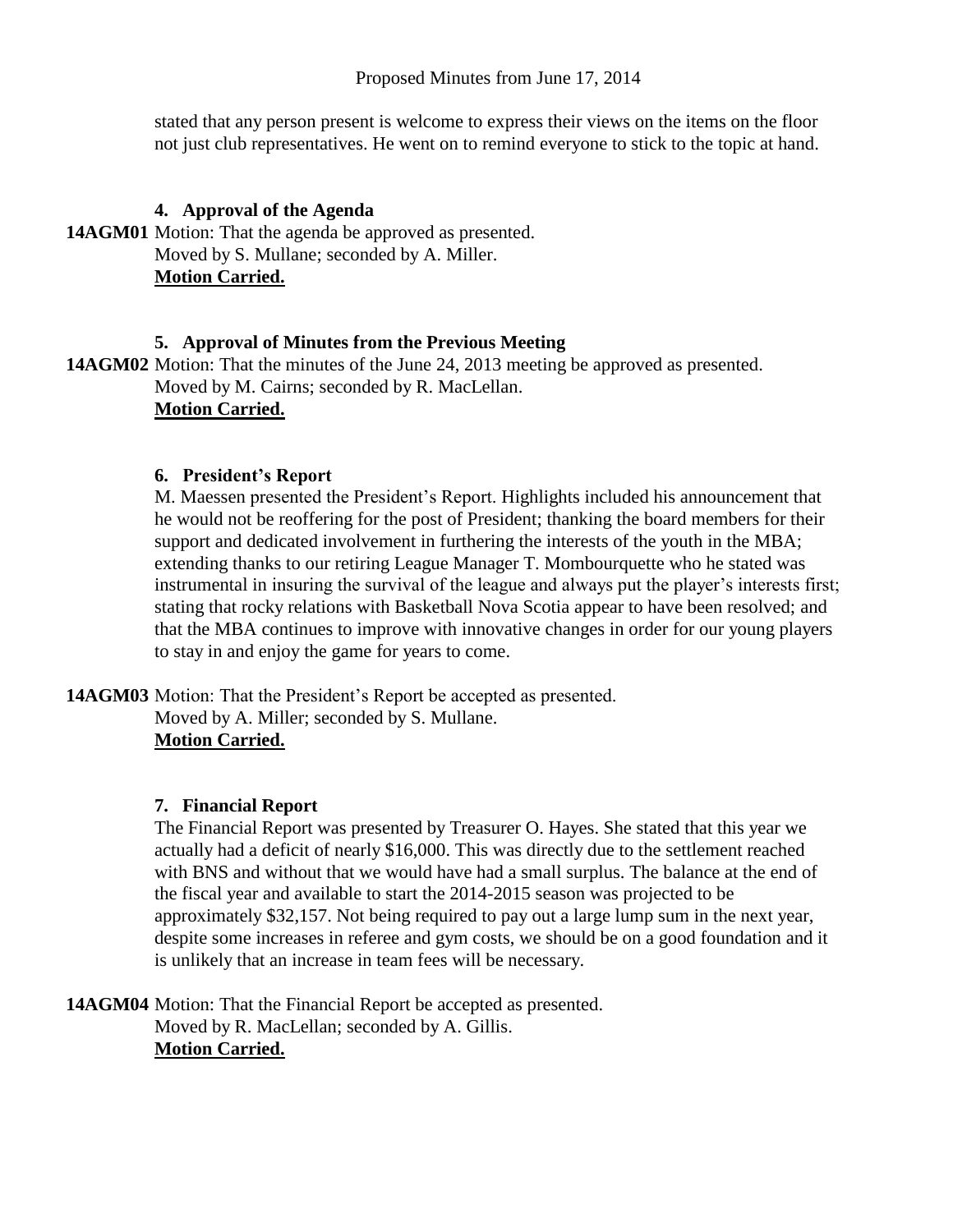# **8. League Manager's Report**

B. Mac Eachern presented the League Manager's Report on behalf of T. Mombourquette. In the report he stated that it was with regret that he will be leaving the sport of basketball, a game with which he had been associated for over 40 years, 15 of those as the MBA League Manager. He went on express his thanks to those who were instrumental in guiding the league through it's' amalgamation and subsequent growth and to all those who volunteered to make the league what it is.

He went on to say that the Board has become one of the strengths of the league in that despite the inevitable differences of opinion, it always puts the kid's interests first. He encouraged those in attendance to consider serving on the board and felt that as long as the kid's interests were kept as the top priority, things would be in good hands. Mr. Mombourquette stressed that the number one problem the MBA has is fan behaviour. He felt it was our duty to correct the over-competitiveness which is spoils the fun aspect of so many of our younger players. He hoped that we could simply return to a game where kids get some exercise, make some friends, learn some skills and have fun.

**14AGM05** Motion: That the League Manager's Report be accepted as presented. Moved by N. Keyser; seconded by S. Mullane.

**Motion Carried.**

# **9. Standing Committee Reports**

# **9.1 Rules Committee**

Committee Chair B. MacEachern introduced the report stating that it was circulated in advance of the meeting so that clubs would have time to conduct their own debates as to the merits of each proposal. A total of 12 proposals were forwarded to the committee for consideration and 7 topics were being brought forward to the membership for their consideration.

Topic 1 dealt with the adoption of the Basketball Canada (BC) Long Term Athlete Development (LTAD) model. BNS supports this model and is hopeful that it will be adopted province wide at their upcoming AGM. Mr. MacEachern stated that there are two approaches which we could take to amend our Rules of Play: Make individual motions on each matter; or permit the adoption of rule changes in support of the LTAD model that are passed at upcoming BNS meetings.

# **14AGM06** Motion:

Whereas the Basketball Canada LTAD model is designed to improve the experience for youth basketball players while developing their skills;

And whereas Basketball Nova Scotia is in support of the adoption of the Basketball Canada LTAD model;

And whereas the MBA views the retention of teenage players to be of great importance;

And whereas the MBA and BNS deem the development of skills in the Under 10 age group to be of utmost importance;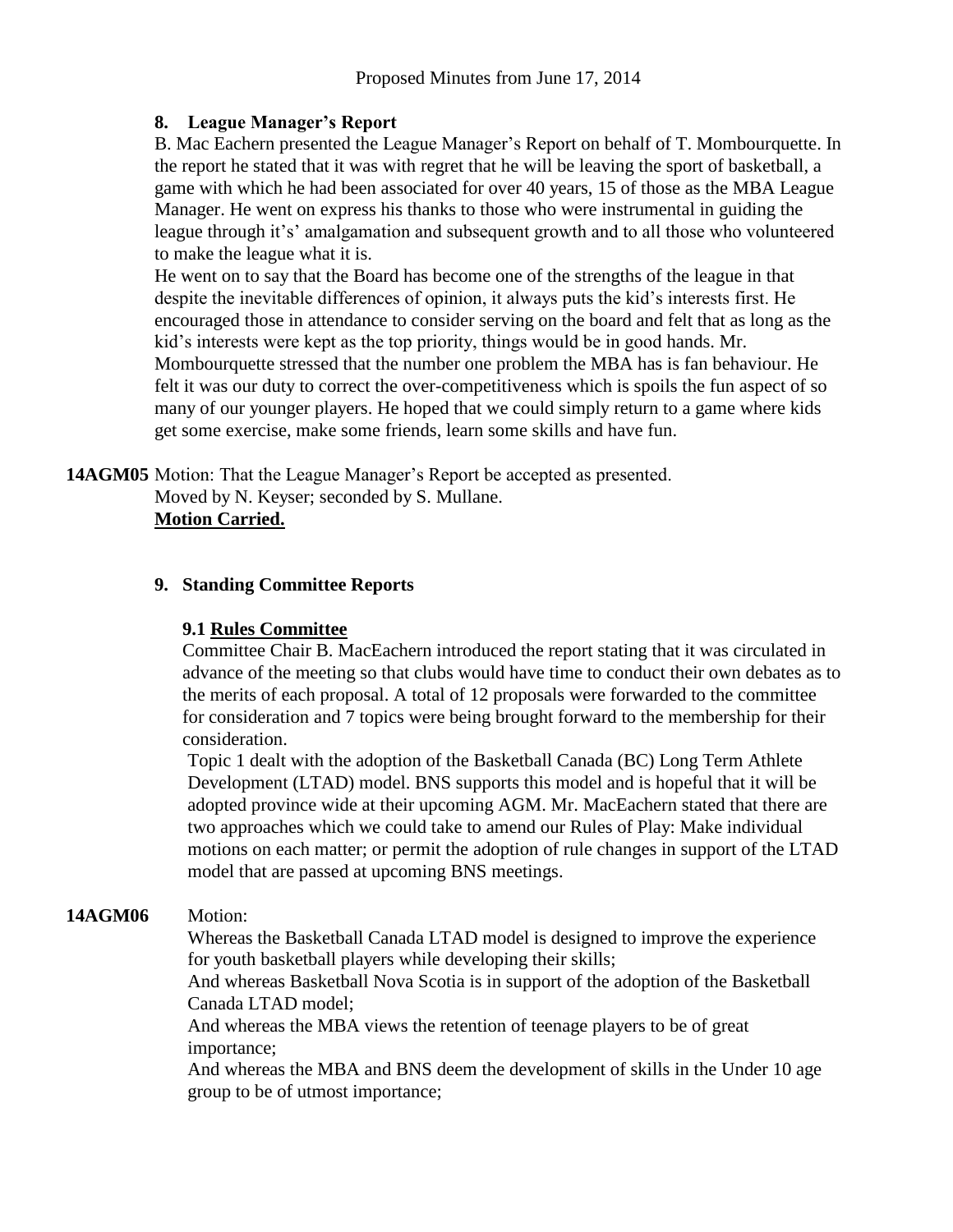Move that the MBA Rules of Play be amended as necessary to follow the rule changes adopted by Basketball Nova Scotia prior to the 2014/2015 season. Moved by B. Mac Eachern; seconded by A. Miller.

In discussion most agreed in principle with the adoption of the LTAD model, however the vast majority felt that we could not wait for BNS to approve rules on this matter. The feeling was that BNS has enough issues of their own and that it is possible that they may not move on some of the matters which are necessary in the MBA now. In response to the discussion from the floor the mover and seconder agreed to withdraw the motion from further consideration.

## **Motion Withdrawn**

**14AGM07** Motion: Move that the MBA adopt 4 on 4 play in Jr. Mini. Moved by B. Mac Eachern; seconded by M. Cairns.

> Questions centered on what the benefits would be from 4 on 4 play. Responses indicated that 4 on 4 encourages more participation by creating more space on the floor, more movement and more ball touches for all players. It has been used in the BNS jamboree and has worked well there.

Concerns were raised as to how 4 on 4 play would actually work, would teams require fewer players and would it result in a need for more gym times and therefore higher costs? B. Mac Eachern responded that the final details have not been determined pending approval, but it is anticipated that there would be shorter and more frequent shifts. This would be designed to keep the players interest in the game.

D. Donavon suggested that perhaps running time be used rather than stop time if the amount of time required to play a game is a concern. The thought was also put forward that the elimination of foul shooting would certainly speed up the games as well. **Motion Carried.**

**14AGM08** Motion: Move that the MBA eliminate keeping score in Jr. Mini games. Moved by B. Mac Eachern; seconded by R. MacLellan.

> C. Lerette stated that most of the problems we currently have in the MBA are related to overzealous parents who believe that games must be won at all cost. Eliminating the score would eliminate the parental perception of the need to win. Kids should be allowed to play for fun regardless of the score. He went on to say that this move would have other effects, there would be no standings and as a result there would be no need for playoffs. The MBA could hold a jamboree style event at the end of the season but since BNS already does this he suggested that we just lengthen the season for Jr. Mini to encompass those weeks where we would normally have playoffs. Further discussion on the motion included:

> o K. Terris raised the question of whether or not there are other jurisdictions which do not record the score and if the measure will actually work. S. Mailman replied that the measure has been successful in minor baseball where fan behaviour was also a problem.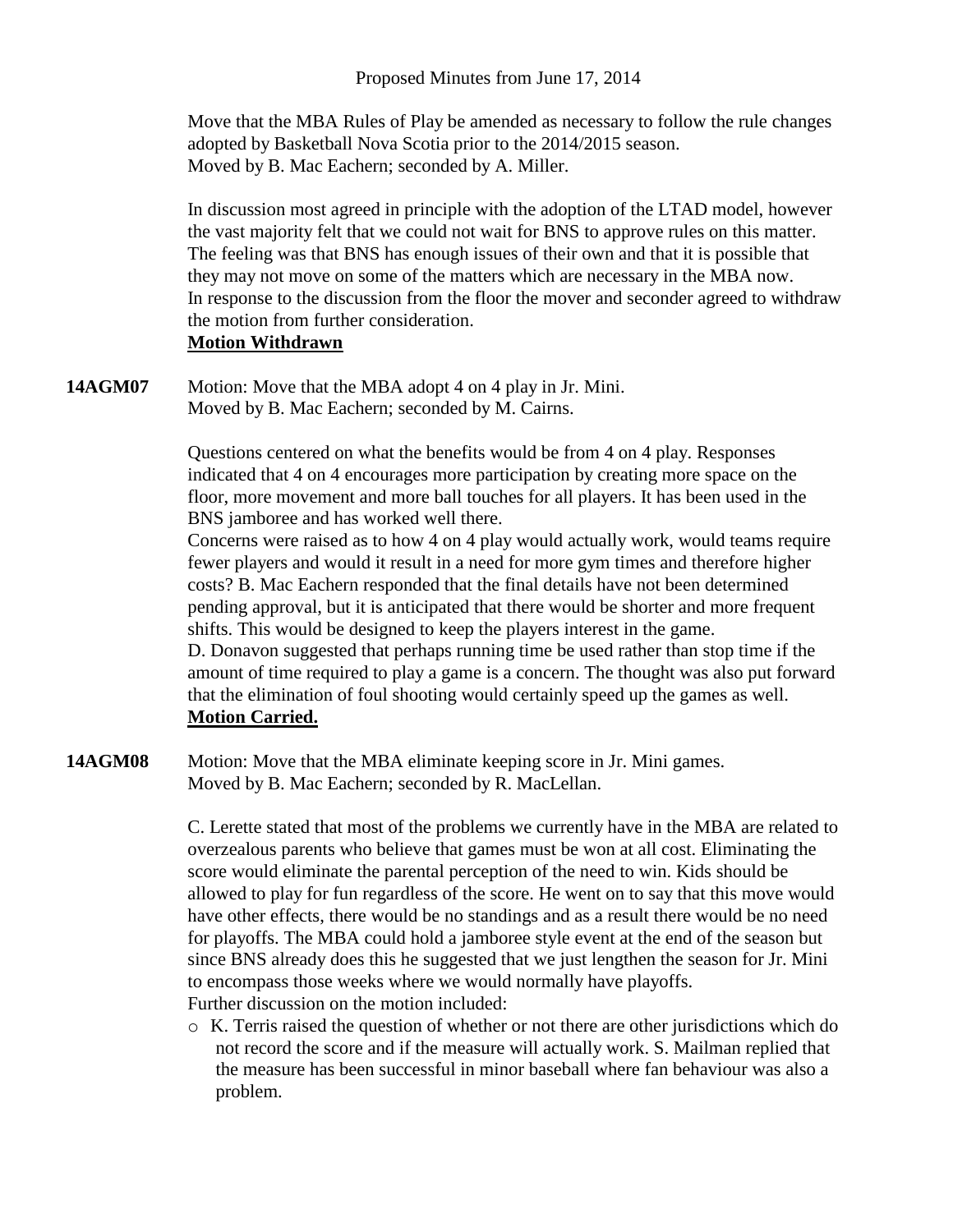- $\circ$  S. Russell stated that he expects there will be a few rough spots in the beginning if it is adopted and that we may want to have gym marshals present for the first few weeks. He went on to say that the ABA Celtics will be supporting the motion.
- o A question was raised as to how divisional alignments would be decided without scores to base them on. B. Mac Eachern replied that the scores would be kept on paper for the first 3 weeks but not displayed on the scoreboard or shared with the coaches, players or parents.
- $\circ$  S. Mailman stated his belief that we must take the game back from the parents. It is for the enjoyment of the kids not the adults in attendance. Prior to this meeting the Slam board discussed the proposals to be presented. He stated that in relation to Jr. Mini, they supported 4 on 4 play and the elimination of playoffs but believe that the score should stay.
- o B. Haley stated that in his opinion the kids think the score should be there as it gives them a measure of how they are doing. M. Cairns agreed that the kids want the score. They practice to get better. They play to test their success. The score is the measure of that success.
- o N. Keyser reminded everyone that this is an attempt to deemphasize the score and provide a positive entry level experience for our youngest players.

The question was called for and a request was made for a polled vote. The following votes were cast:

For:

ABA Celtics (4); Bedford Eagles (7); Dartmouth Lakers (6); Fall River (4); Sackville  $(6)$ ; Executive  $(4)$ 

Opposed:

Canadian Martyrs (7); Cole Harbour (5); Fairview/Clayton Park (2); St. Margaret's Bay (8); Westend Steelers (8)

The vote results were 31 for, 30 opposed.

# **Motion Carried.**

**14AGM09** Motion: Move that the MBA Rules of Play be amended as necessary to change the age class names to U18, U16, U14, U12 and U10 Developmental. Moved by B. Mac Eachern; seconded by D. Donavon. **Motion Carried.**

**14AGM10** Motion:

Whereas junior high school boys' leagues utilize a size 7 basketball; And whereas the adoption of a size 7 ball will aid in the development of these players; Move that the MBA Rules of Play be amended to include the use of the size 7 (29.5") ball for bantam boys.

Moved by B. Mac Eachern; seconded by A. Miller.

Discussion on this motion centered on cost issues with the requirement to change over to the larger ball and on whether or not the size 7 ball would be adopted at Provincials.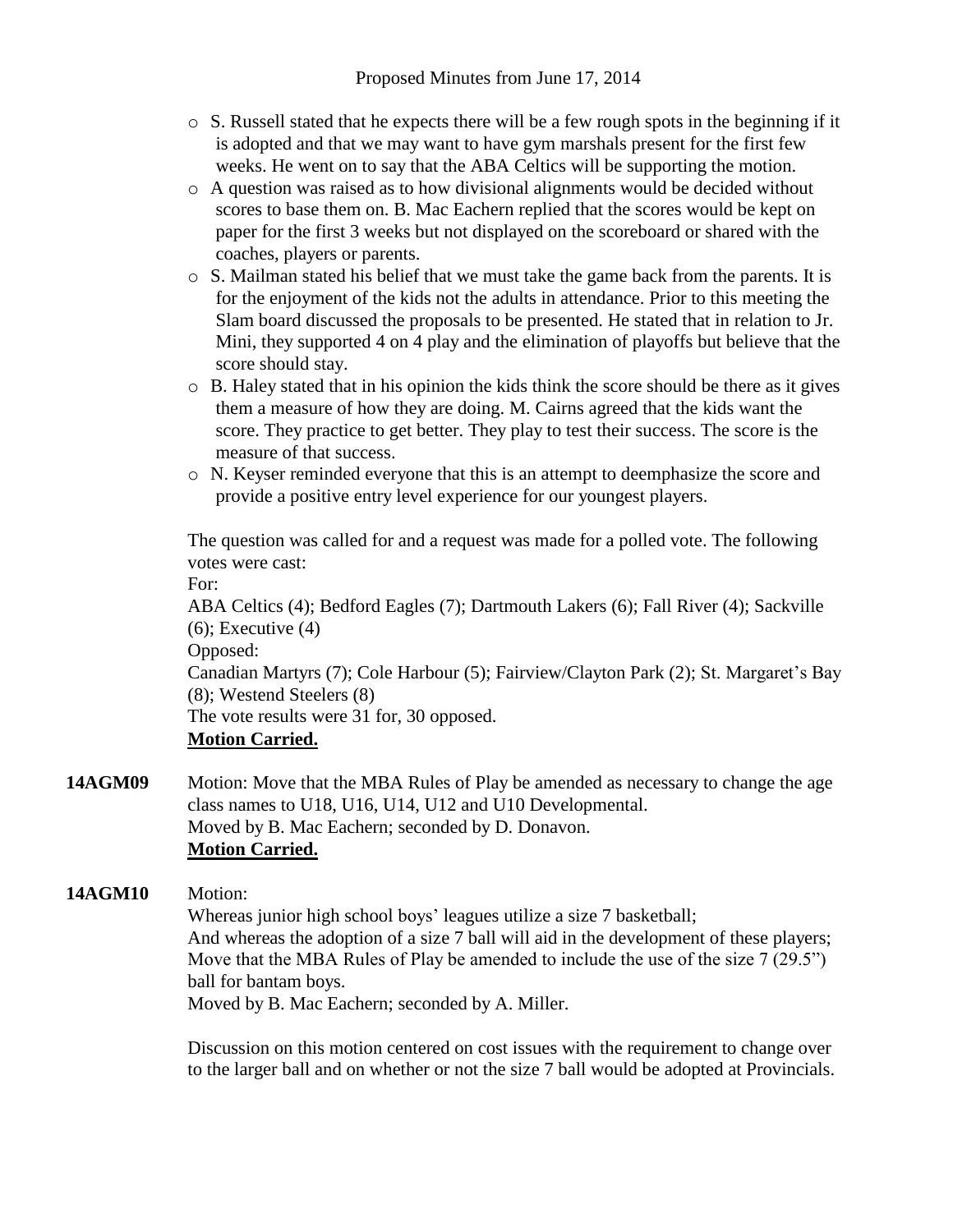B. Lawlor replied that the intention of BNS would be to adopt the size 7 ball as it is used by bantam boys in most other provinces. **Motion Carried.**

**14AGM11** Motion: Move that the MBA Rules of Play be amended as necessary to permit calling up enough players to allow a total of 8 to be available for a game in bantam, midget and juvenile.

Moved by B. Mac Eachern; seconded by M. Cairns.

B. Mac Eachern stated that this was basically a house keeping motion to correct an issue that arose after the adoption of equal play in bantam divisions 3 and lower. It became apparent that the total number of players after call-ups (7) in order for a team to play would require some players to play all 6 shifts of the equal play portion of the game. It was deemed necessary that the maximum number of players should be increased to 8 so that players could get a break. This measure was used during the past season after unanimous approval by the Board of Directors but requires passage at an AGM to be formally included in the rules.

# **Motion Carried.**

**14AGM12** Motion: Move that the midget girls and juvenile girl's divisions be combined and that teams be permitted to play with any combination of all midget players, all juvenile players or a combination of midget and juvenile players. Moved by B. Mac Eachern; seconded by A. Miller.

> The motion received general approval during discussion as most clubs at one time or another have experienced situations where there are not enough players to form a team at the juvenile or midget aged groups and players who wished to continue to play and enjoy the game have been left without a place to play or have been left with the choice to join another club. Concerns were raised in relation to where teams of mixed ages would fit in Provincials. The consensus was that it is more important to provide a season of play than to worry about one weekend tournament and that hopefully by the time Provincials rolls around, some flexibility would be available. **Motion Carried.**

**14AGM13** Motion: Move to accept Rules Committee report. Moved by S. Mullane; seconded by M. Cairns. **Motion Carried.**

## **9.2 Constitution and By-Laws Committee**

Committee Chair B. MacEachern reported that there were no matters brought before the committee and that as a result they did not meet and would have no report to present.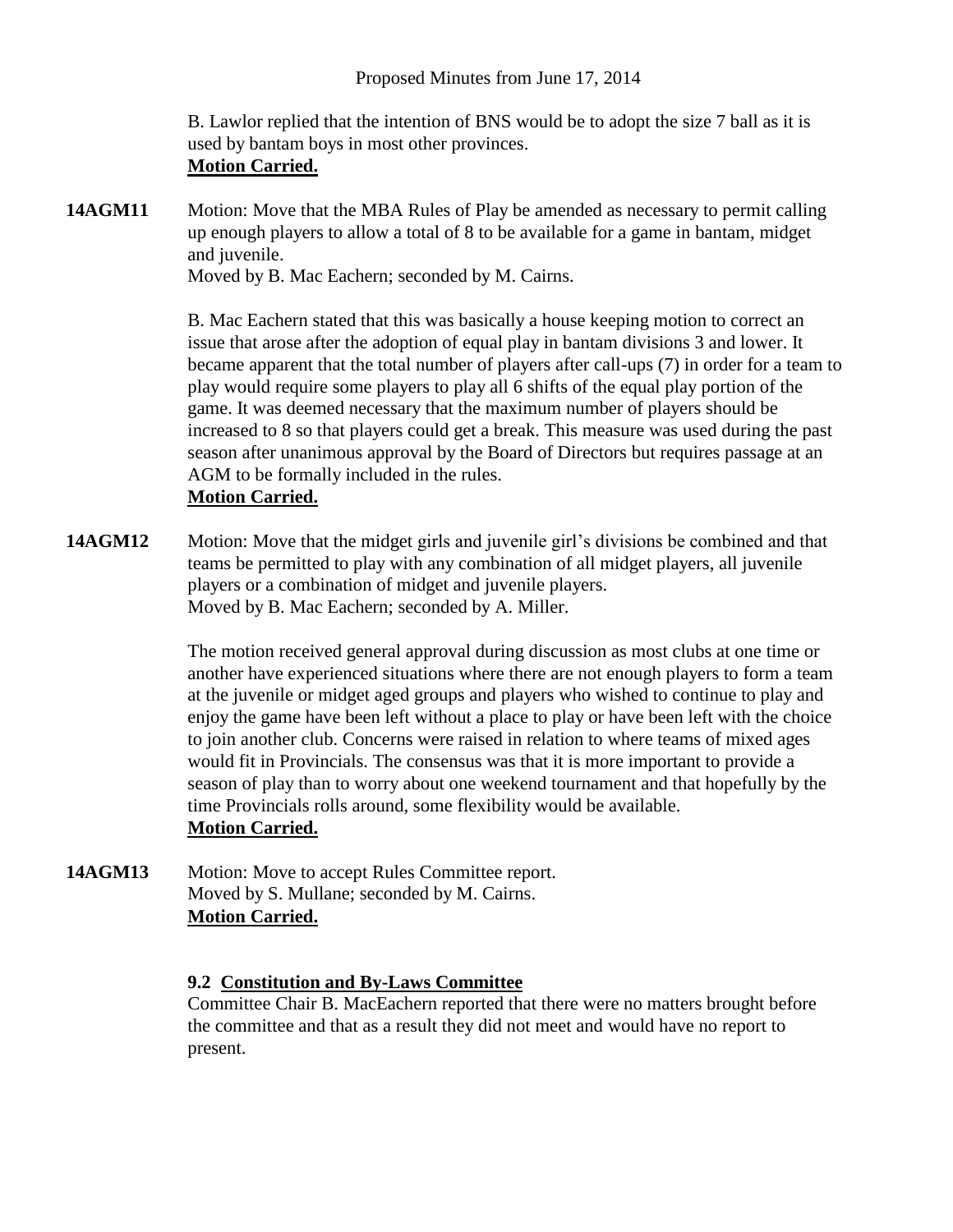#### **9.3 Discipline Committee**

T. Mombourquette reported that a formal Discipline Committee was not struck this year as a result of other matters taking priority. The few matters which would have been sent to the committee were brought to the Board as a whole. As a result there is no report to present.

## **10. Election of Officers**

Chairman M. Maessen stated it would be necessary to switch items 10 and 11 on the agenda in order to guarantee that we have the election of the new Board and Officers. Therefore Election of Officers would be item 10 and Fee Structure of the 2014-2015 Season would become item 11.

The following candidates were nominated for MBA Board:

| President        |  | <b>Andrew Miller</b>   |
|------------------|--|------------------------|
| Vice-President - |  |                        |
| Treasurer        |  | <b>Ottilie Hayes</b>   |
| Secretary        |  | <b>Bill MacEachern</b> |
| Past President - |  | Marcel Maessen         |
| Directors        |  | Niels Keyser           |
|                  |  | Angeline Gillis        |
|                  |  | Richard MacLellan      |
|                  |  | <b>Steve Mullane</b>   |
|                  |  | <b>Kandace Terris</b>  |
|                  |  | Kim Kennedy            |
|                  |  |                        |

The Chair stated that our constitution allows for as many as 15 Board members and that any others who would be interested would be welcomed. He commented on the fact that there has been no nomination for the vice-presidential position and asked that club representatives scout out possible candidates. Seeing that there were no other nominations and that there were no contested positions, the Chair asked for a motion to approve the Board as presented.

**14AGM14** Motion: Move to close nominations and accept the Board as presented.

Moved by M. Cairns; seconded by S. Russell. **Motion Carried.**

#### **11. Fee Structure for the 2014-2015 Season**

A. Miller introduced this topic by pointing out that there are a couple of unknowns which will make it difficult to establish fees at this point: Referee costs, MABO is seeking and increase; The level of officiating required for the new U10 Developmental 4 on 4 games; and the matter of insurance coverage being supplied by the league.